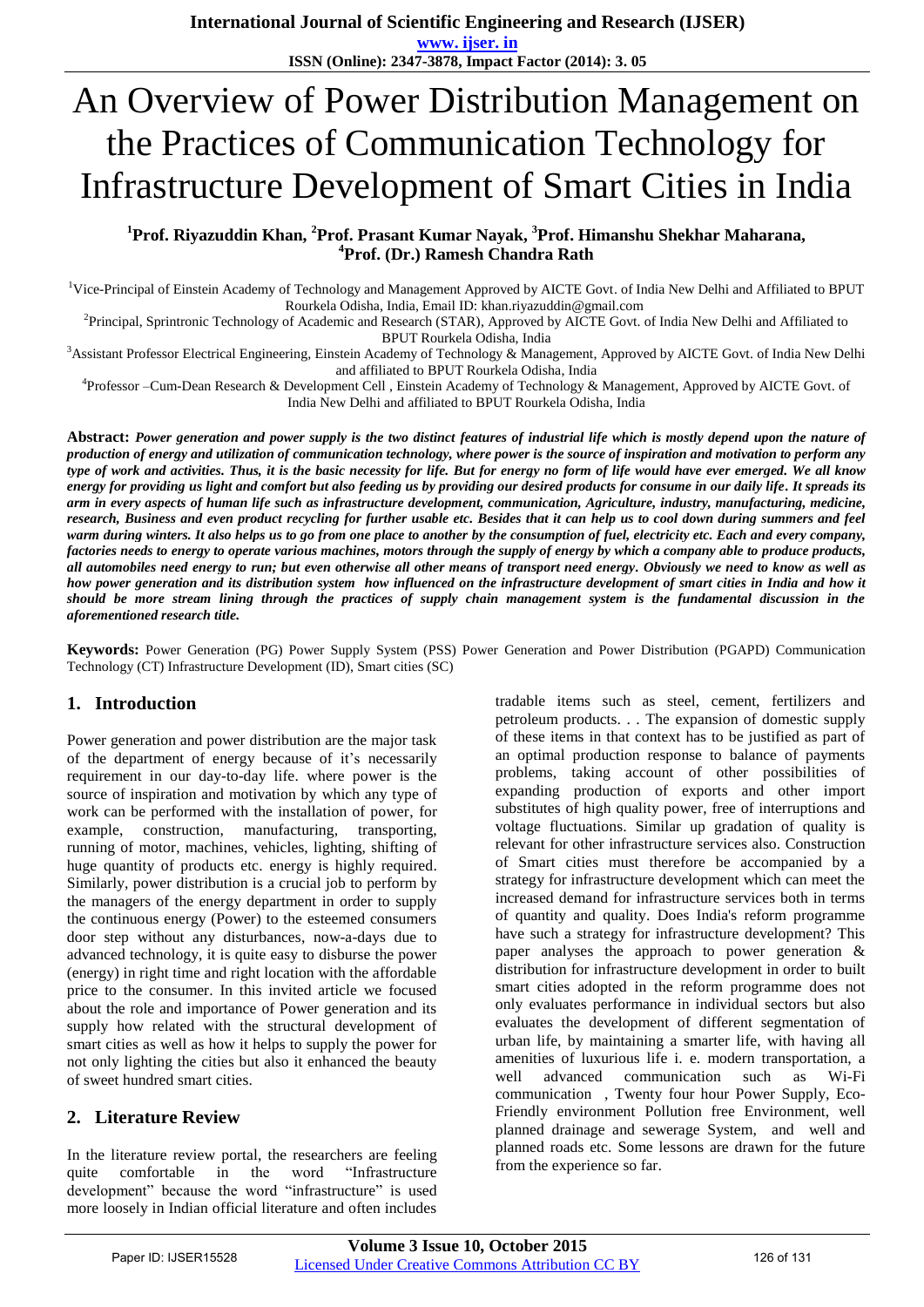**www. ijser. in**

**ISSN (Online): 2347-3878, Impact Factor (2014): 3. 05**

## **3. Objectives of Power Generation & Distribution**

To fulfill the legendary vision of Indian Prime Minister Mr. Narendra Damodar Das Modi regarding his dream project of building hundred Smart cities in India, Power generation and its well distribution plays a first and foremost role to complete the said project work through a well objectives of power generation department of Government of India and the concerned state's electricity department. i. e.

- To generate sufficient power to achieve GDP growth rate of 8%
- Supply Reliable power to consumers
- Supply Quality of power to the smart cities and consumers
- No optimum power cost from the consumer
- Commercial viability of power industry
- Power for all

## **4. Strategies**

- Power Generation & distribution Strategy with focus on low cost generation, optimization of capacity utilization, controlling the input cost, optimization of fuel mix, Technology up gradation and utilization of Non-Conventional energy sources and given importance to more and more create and use.
- Transmission Strategy with focus on development of National Grid including Interstate connections, Technology up gradation in the smart cities & optimization of transmission cost.
- Distribution strategy to achieve Distribution Reforms with focus on System up gradation through the practices of supply chain Management System (SCM), loss reduction, theft control, consumer service orientation, quality power supply to the consumers, offices, industries etc. by means of commercialization, Decentralized system of distributed generation and supply for rural areas.

# **5. Why We Need Smart Cities in India?**

As India's population continues to grow, more citizens will move to cities. Experts predict that about 25-30 people will migrate every minute to major Indian cities from rural areas in search of better livelihood and better lifestyles. It is estimated that by the year 2050, the number of people living in Indian cities will touch 843 million. Henceforth, we need smartness to maintain our life more comfortable in order to enjoy our life more comfortable, hence forth we

- Regulation Strategy aimed at protecting Consumer interests and making the sector commercially viable.
- Financing Strategy to generate resources for required growth of the power sector.
- Conservation Strategy to optimize the utilization of electricity with focus on Demand Side management, Load management and Technology up gradation to provide energy efficient equipment / gadgets.
- Communication Strategy for political consensus with media support to enhance the general public awareness.

## **6. Vision of the Smart Cities**

Modi's vision for advanced cities that benefit from the latest technology has finally begun to take shape with the Ministry of Urban Development identifying almost all the locations where they will be built as well as existing cities that are to be remodeled on these lines.



This done, the ministry has asked the 22 states where the programme will be implemented to send detailed project reports so a final blueprint can be outlined.



[Intelligent: Prime Minister Narendra Modi's vision for advanced cities that benefit from the latest technology has finally begun to take shape. Pictured, a Delhi Metro train passes over Gurgaon Rapid Metro trains in the satellite city]

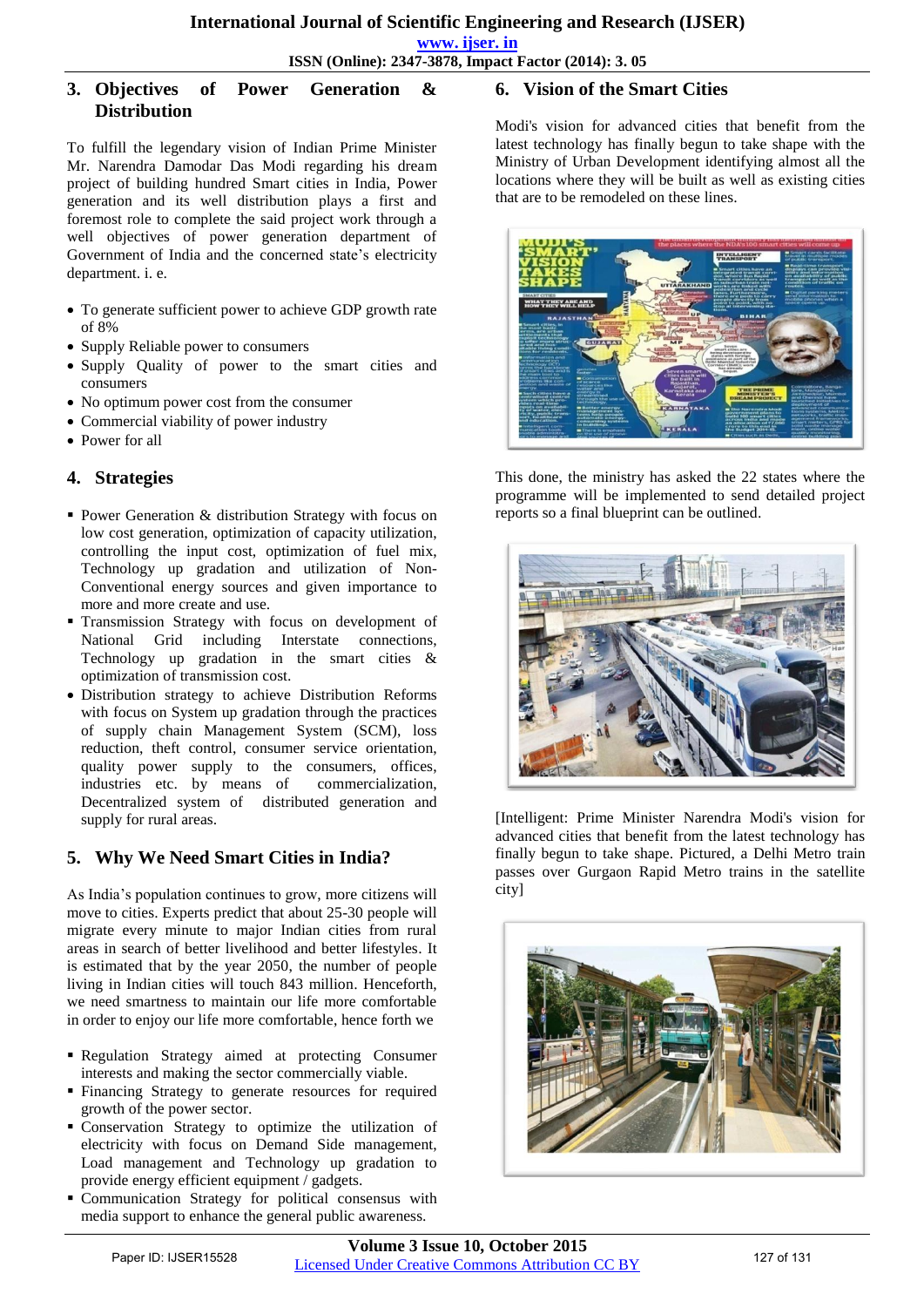# **International Journal of Scientific Engineering and Research (IJSER)**

## **www. ijser. in**

# **ISSN (Online): 2347-3878, Impact Factor (2014): 3. 05**

[Integrated: Smart cities have an integrated transit system where BRT corridors, such as the one in Delhi (pictured), as well as suburban train networks are linked with pedestrian and cycle lanes for easier travel]

It need some of luxurious things such as well furnished house with modern amenities, recreational clubs, swimming pool, well road, and transportation system, Wi-Fi system, eco environment etc. To accommodate this massive urbanization, India needs to smarter ways to manage complexities, reduce expenses, increase efficiency and improve the quality of life.

Government of India has allocated ` 70. 6 billion (USD 1. 2 billion) for Smart Cities in Budget 2014-15

India plans 100 new smart cities and will develop modern satellite towns around existing cities under the smart city programme

## **7. Smart Governance**

Investments of about USD 1.2 trillion will be required over the next 20 years across areas like transportation, energy and public security to build smart cities in India

## **8. Smart Energy Smart Environment Smart Governance**

## **Budget 2014-15:**

- USD 1.2 billion allocated for smart cities and FDI norms relaxed
- USD 83 million allocated for Digital India Initiative
- PPP Model to be used to upgrade infrastructure in 500 urban areas.
- Smart City projects to create 10-15% rise in employment.
- Ministry of Urban Development has plans to develop 2 smart cities in each of India's 29 states.
- Delhi Mumbai Industrial Corridor Development Corporation Ltd (DMICDC) plans seven "smart cities" along the 1, 500 km industrial corridor across six states with a total investment of USD 100 billion.

# **9. Smart Energy**

## **Concept of Smart Grid:**

A smart grid is a modernized electric grid which is mostly useful for the analog or digital information in the process of communication technology where it helps together and act an information such as information towards the behavior, supplier and consumers as well as people in an fully automated fashion, more reliable, efficiency, economics, sustainability of the production and distribution of electricity in more scientific way.

Thus, the smart grid is most important for the development of infrastructure in the dream projects and smart cities in India. Let us come to discuss how smart grid is helpful to construct smart cities in India that

- Electrification of all households with power available for at least 8 hours per day by 2017
- Indigenous low cost smart meter by 2014 Establish smart grid test bed by 2014 and smart grid knowledge centre by 2015.
- Implementation of 8 smart grid pilot projects in India with an investment of USD 10 million

## **Energy Storage**

- Addition of 88, 000 MW of power generation capacity in the 12th Five Year Plan (2012-17)
- India needs to add at least 250-400 GW of new power generation capacity by 2030
- The Power Grid Corporation of India Ltd has planned to invest USD 26 billion in the next five years Smart **Meters**
- India to install 130 million smart meters by 2021

## **Renewable Energy**

• Ministry of New and Renewable Energy has plans to add capacity of 30, 000 MW in the 12th Five Year Plan (2012-17)

### **Water and Waste Water Management:**

- The Indian Ministry of Water Resources plans to invest USD 50 billion in the water sector in the coming years
- The Yamuna Action Plan Phase III project for Delhi is approved at an estimated cost of USD 276 million

## **Sanitation**

- About 67 per cent of the rural population continues to defecate in the open, and India accounts for about 50 per cent of the world's open defecation
- The Government of India and the World Bank has signed a USD 500 million credit for the Rural Water Supply and Sanitation (RWSS) project in the Indian.

## **Infrastructure Development by Smart Transportation**

#### **Green Transport:**

- The Government of India has approved a USD 4. 13 billion plan to spur electric and hybrid vehicle production by setting an ambitious target of 6 million vehicles by 2020
- Electric vehicle charging stations in all urban areas and along all state and national highways by 2027

#### **Railways**

## **Metro**

Ministry of Urban Development plans to invest more than USD 20 billion on the metro rail projects in coming years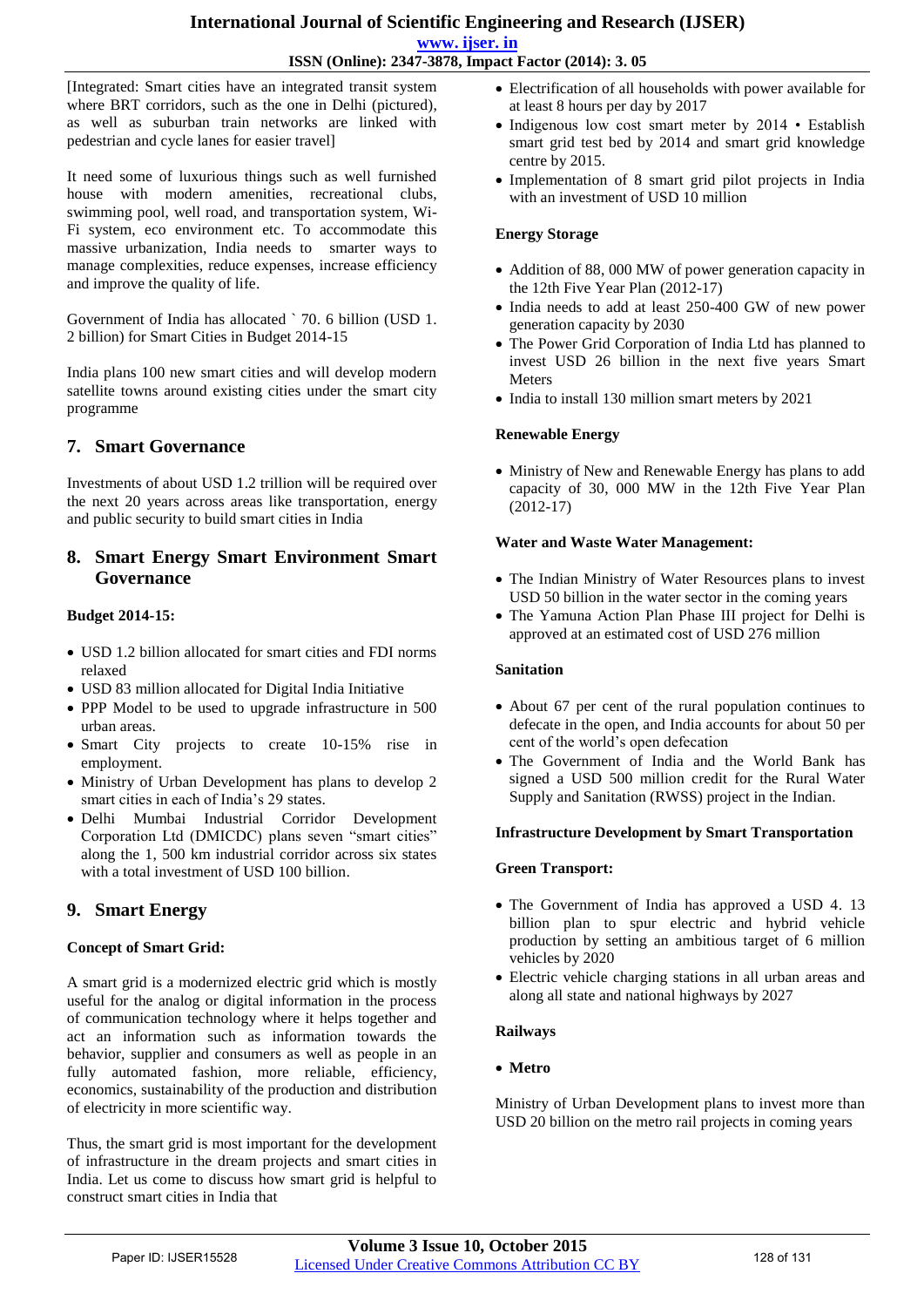**www. ijser. in**

**ISSN (Online): 2347-3878, Impact Factor (2014): 3. 05**

## **High Speed Rail**

The proposed 534 km Mumbai Ahmadabad high speed rail project will have an investment of around USD 10.5 billion

# **Monorail**

India's first monorail project at Mumbai will cost around USD 500 million, of which USD 183 million has been spent on phase I

## **Smart Information Technology and Communications:**

- Cloud computing will evolve into a USD 4.5 billion market in India by 2016
- Broadband connections to 175 million users by 2017.

# **Security and Surveillance**

 Under the flagship "Safe City" project, the Union Ministry proposes USD 333 million to make seven big cities (Delhi, Mumbai, Kolkata, Chennai, Ahmadabad, Bangalore and Hyderabad) to focus on technological advancement rather than manpower.

## **Disaster Management**

- Government of India and World Bank signed USD 236 million agreements for reducing disaster risks in coastal villages of Tamil Nadu and Pondicherry.
- India is expected to emerge as the world's 3rd largest construction market by 2020, by adding 11.5 million homes every year
- The Intelligent Building Management (IBM) Systems market is around USD 621 million and is expected to reach USD 1, 891 million by 2016
- Smart Buildings will save up to 30 per cent of water usage, 40 per cent of energy usage and reduction of building maintenance costs by 10 to 30 per cent USD.

## **Role and importance of Power Supply System through SCM**

It plays an important role among others. With our international presence, we can improve efficiency and create visibility across your supply Demand for energy is increasing everywhere, from one end of the world to the other. There's an emphasis on the environment, sustainability, security, and energy efficiency. Safety is also a primary concern. Energy companies are responsible for keeping up with ever-changing regulations, all while exploring new technologies and maintaining current operations.

We already support many of the largest energy companies on every continent. Find out exactly how we can help you, and why Excel is the best choice for logistics solutions across all sectors of the global energy industry through a systematic SCM mode.



[Power supply System through SCM]

## **Oil and Natural Gas**

## **Chemical & Petro Chemicals**

Logistics solutions for the storage and movement of chemicals, petrochemicals and commodity plastics etc. Our direct and indirect supply chain expertise allows you to preserve capital, increase efficiency and minimize operational cost.



[Power Generation through Wind Energy]



[Oil sands & Other Mines]

Supply chain solutions to maintain, repair, and build power infrastructure. We combine strong local presence, logistics capabilities and global expertise to help companies tackle new challenges derived from the green initiatives.

## **Oil Sands & Other Mines**

We have also availed the energy from the source of oils and other stone mines by cross over and heating the raw materials such as coal, oils etc.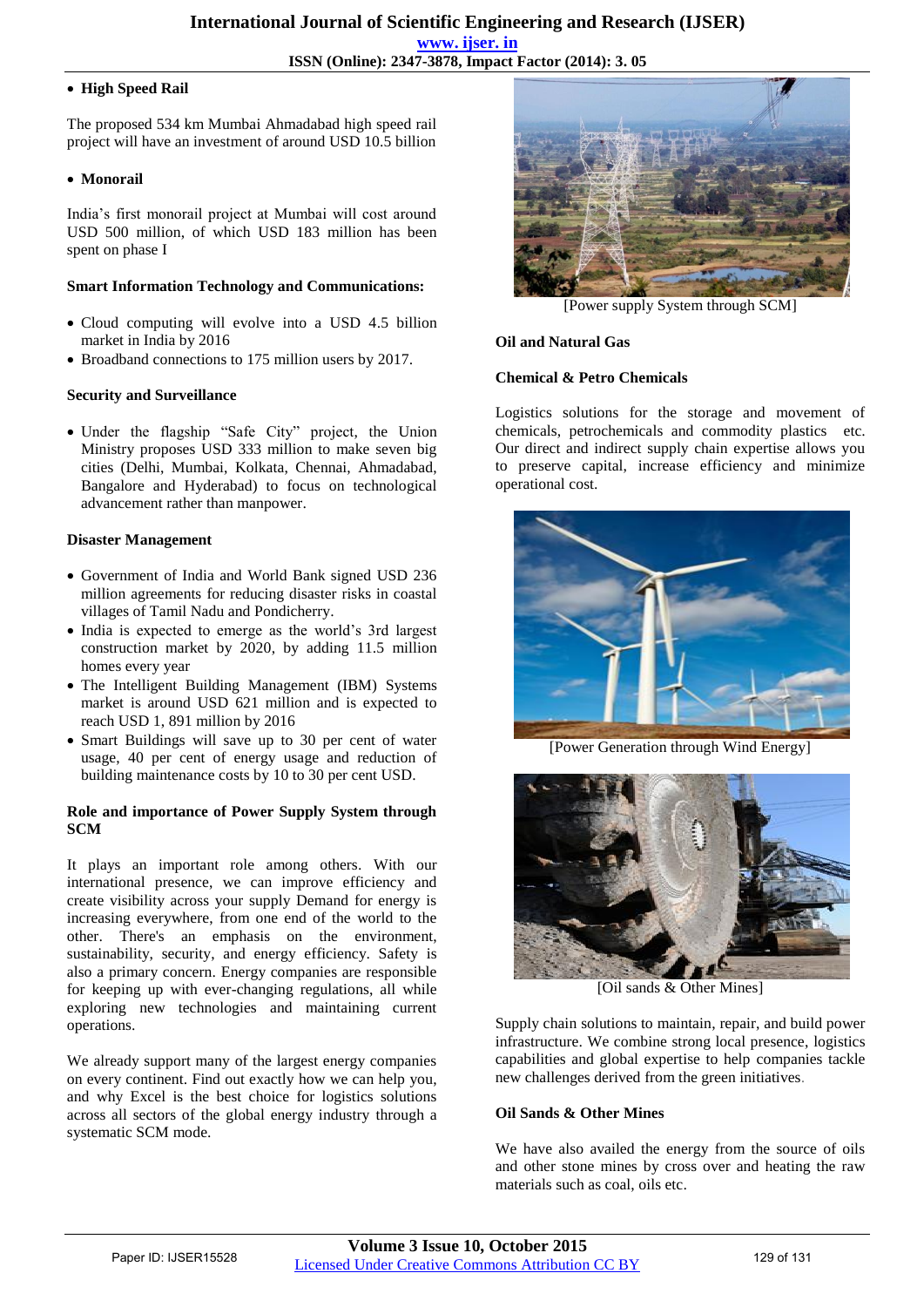**www. ijser. in**

**ISSN (Online): 2347-3878, Impact Factor (2014): 3. 05**

Excel understands the unique challenges associated with mining operations. We can help you consolidate your supply chain to increase asset utilization with better material availability, resulting in higher uptime for equipment and operations.

# **10. Research Findings**

In the invited research article, we have done extensive research work by taking number of field study, observation from the plant site visit, collecting data's from various journals, article's, periodicals, as well as published and unpublished sources in order to complete for Young intellectual buds. It will be benefited a little bit in order to enhancing their future research work. researchers, academicians, future young Power (Energy) is not only the source of inspiration but also it is a motivational factor or source to produce goods /products & providing services to the peoples something by utilizing it, the dreams of building.

Finally, we got the following essences and hope that by these little woks the professors, Smart cities can be fulfilled.

- By producing more and more energy a country becomes self independent in energy of his own consumption in operation of industry, office power plant etc. the smart cities of India are looks more smartest in the eyes of world.
- Due to sufficient Power (energy) production a country becomes more and the country can sale to other country who needs it, by which a country's economic development in to a great extent.
- By building Smart cities, we are never becomes smart, until and unless we are not shows our smartness in all aspects of modern life. Such as intelligence, innovation, economic, life style etc.
- Power (Energy) should be used as per requirement of the smart cities, industry, domestic and official consumption. In connection with be remembering the slogan "Save Energy Save Nation". By the way we are becomes more smart.
- Emphasize more and more to consume solar energy, Bio-Energy, hydro–energy instead of power plant energy in smart cities. So that it is easy to maintain an ecoequilibrium climate in world.

# **11. Acknowledgement**

We the researcher tender our gratitude with a hearty pray to the God lord Almighty for seeking his blessings to complete this invited article. We also thankful to all of our esteemed readers, academicians, staff members, students and the young researchers if they shall respond their valuable feed- back and suggestion in anticipation of the said research article's future growth with proper modification.

## **12. Conclusion**

In conclusion, we the researcher proceeds an eye catches conclusion by getting number of research findings and its recommendations.

Here we admit that Power (energy) is the source of inspiration and motivation to start every type of production and action of various works such as manufacturing, transporting, management and power supply in order to meet the requirements consumers as well as construction of smart cities in India. Thus we may recommend ate if more and more natural source of energy shall be used in different conventional & conversational form of energy then the energy crisis of the smart cities will be reduced. Similarly, the researchers also strongly recommend that if the analyzed segmentations of infrastructure development shall be planned and emphasized by the experts then it shall be more helpful to fulfill the dreams of building hundred smart cities in India.

## **References**

- [1] The energy crisis and climate change by john Browne 2014
- [2] Research article titled "Infrastructure Development in India's Reform" and its Economic strategy by Montek. S Ahluwalia, former planning commissioner of India.
- [3] The Role of ICT in Building Smart Cities Infrastructure Connectivity, Cloud-based Analytics, and Open Data to be Key Enablers of Future Urban Growth " March 2014 by Ewa Tajer.
- [4] Mission IIT Kanpur for Power generation and its Solution 2015".
- [5] Modi's vision of smart cities takes shape as government commits to the delivering first hubs by 2019. By Kumar Vikram, published 21:29 GMT, 29 August 2014 | **Updated:** 21:29 GMT, 29 August 2014
- [6] www.Wikipedia.org
- [7] "An Analysis of Power Generation and its Distribution System on the Practices of SCM in India: Emerging Challenges of Energy Crisis on the basis of Construction Technology" by IJCEM Publication, June 2015.
- [8] Research journals of Department of Energy Govt. of India.
- [9] "Supply Chain Management: Concept and Cases" by Rahul. V. Alteker (p-4) Prentice Hull 2005
- [10]Research manual of power plant of NTPC India Ltd., kanhia, Talcher Anugul Odisha

# **Author Profile**



**Prof. Riyazudin Khan:** is an eminent academician since last fifteen years in the field of Computer Science &Technology. He had done his Master of Science Degree in Physics

with Electronics Specialization from the prestigious Ravenshaw University, Cuttack (Odisha) and did his M. Tech Degree in Computer Science from the Utkal University, Bhubaneswar Odisha, MBA Degree with IT Specialization and L. L. B. Degree from Madhusudan Law College, Cuttack in 2012. Beside that He has served a